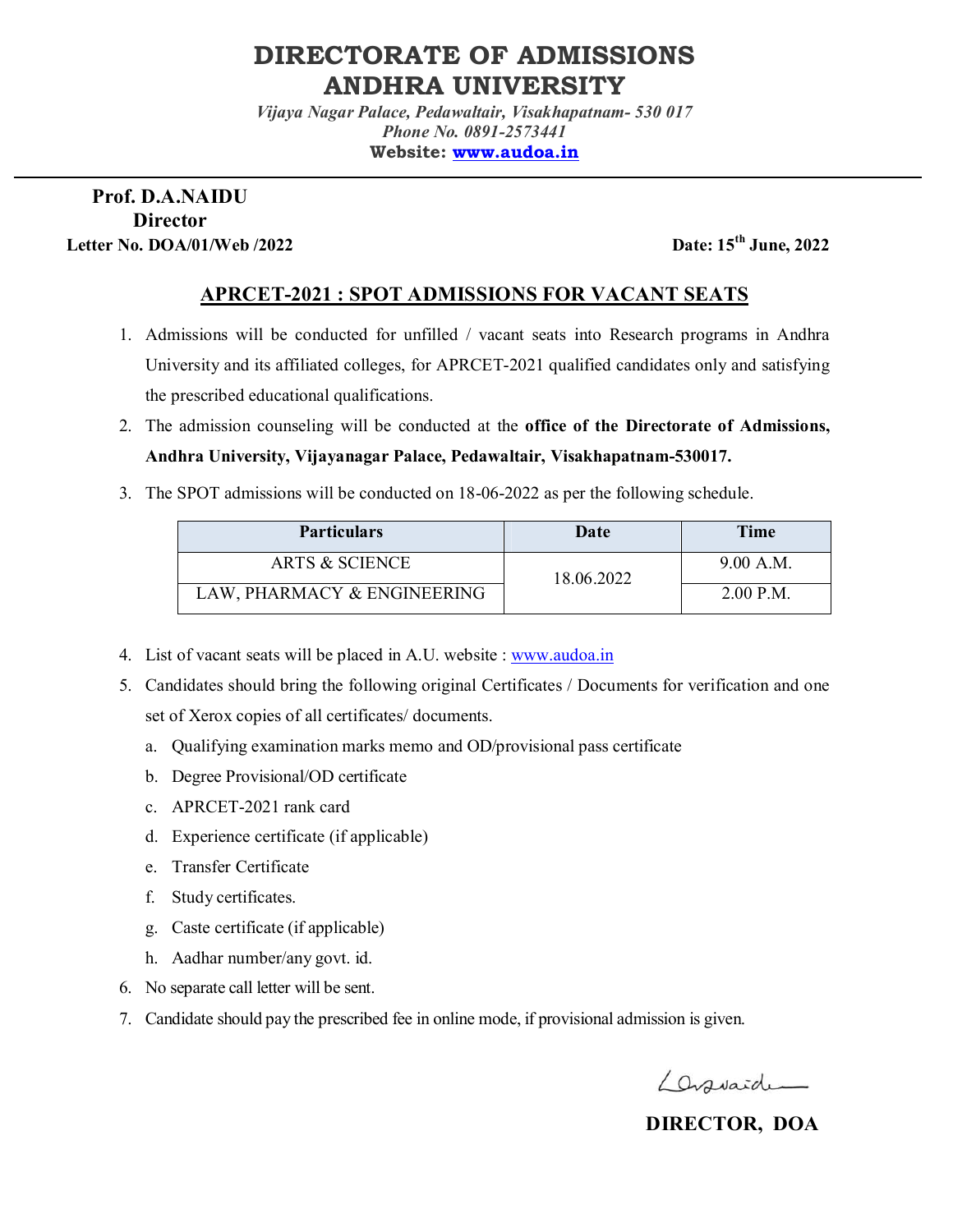#### **ANDHRA UNIVERSITY :: DIRECTORATE OF ADMISSIONS VISAKHAPATNAM APRCET-2021 VACANCY POSITION OF SEATS FOR ADMISSION INTO PH.D. COURSES FOR THE YEAR 2021-22**

#### **A.U. COLLEGE OF ARTS & COMMERCE:**

|                     | <b>NAME OF THE DEPARTMENT</b>   | <b>VACANCY POSITION</b> |                     |                                                           |
|---------------------|---------------------------------|-------------------------|---------------------|-----------------------------------------------------------|
| <b>Branc</b>        |                                 | <b>A.U. CAMPUS</b>      |                     |                                                           |
| $\mathbf h$<br>Code |                                 | Ph.D<br>(Full-Time)     | Ph.D<br>(Part-Time) | <b>Affiliated</b><br>college-<br>Guideship<br>(Part-Time) |
| 5                   | Commerce                        |                         |                     |                                                           |
| 21                  | Management                      |                         |                     |                                                           |
| 7                   | Economics                       |                         |                     | 8                                                         |
| 3                   | Archaeology                     |                         |                     |                                                           |
| 15                  | Journalism & Mass Communication |                         |                     |                                                           |
| 19                  | Library and Information Science |                         |                     |                                                           |
| 22                  | Music                           |                         |                     |                                                           |
|                     | Philosophy                      |                         |                     | 2                                                         |
| 26                  | <b>Political Science</b>        |                         |                     |                                                           |
| 29                  | Public Administration           |                         |                     |                                                           |
| 32                  | Sanskrit                        |                         |                     | $\overline{2}$                                            |
| 33                  | Social Work                     |                         | 3                   | 4                                                         |
| 34                  | Sociology                       |                         |                     |                                                           |

#### **A.U. COLLEGE OF SCIENCE &TECHNOLOGY:**

| SL.<br>N <sub>O</sub> | <b>NAME OF THE DEPARTMENT</b>       | <b>VACANCY POSITION</b> |                     |                                      |
|-----------------------|-------------------------------------|-------------------------|---------------------|--------------------------------------|
|                       |                                     | <b>A.U. CAMPUS</b>      |                     | <b>Affiliated</b>                    |
|                       |                                     | Ph.D<br>(Full-Time)     | Ph.D<br>(Part-Time) | college-<br>Guideship<br>(Part-Time) |
| 52                    | <b>Applied Mathematics</b>          |                         |                     |                                      |
| 70                    | Biochemistry                        |                         |                     | 2                                    |
| 75                    | Biotechnology                       |                         |                     | 4                                    |
| 48                    | Geology                             |                         |                     |                                      |
| 53                    | Geophysics                          |                         |                     |                                      |
| 52                    | Mathematics                         |                         |                     |                                      |
| 53                    | Meteorology & Physical Oceanography |                         |                     |                                      |
| 55                    | <b>Nuclear Physics</b>              |                         |                     |                                      |
| 58                    | Zoology                             |                         | -                   | 3                                    |
| 65                    | Food, Nutrition & Dietetics         | 2                       | $\overline{c}$      |                                      |